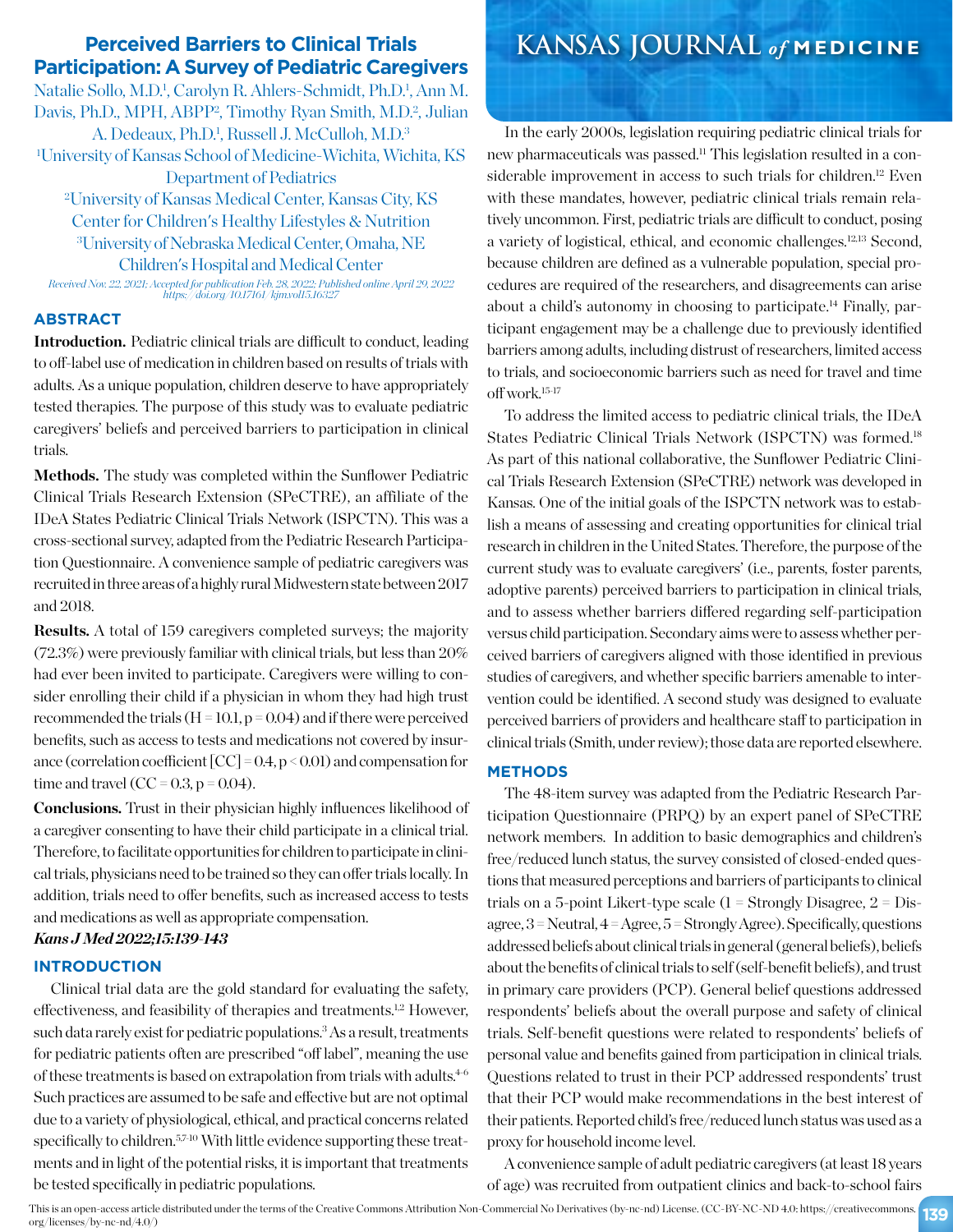# **KANSAS JOURNAL** *of* **MEDICINE PEDIATRIC CLINICAL TRIALS**  *continued.*

in two urban areas and a county fair in a rural area of Kansas. At time of invitation, caregivers were told about the study, informed the survey would take approximately 10 minutes to complete, and given the option to complete the survey on paper or electronically via a provided tablet.

Data were managed using REDCap® (Research Electronic Data Capture) hosted at the University of Kansas Medical Center. REDCap® is a secure, web-based application designed to support data capture for research studies, providing 1) an intuitive interface for validated data entry, 2) audit trails for tracking data manipulation and export procedures, 3) automated export procedures for seamless data downloads to common statistical packages, and 4) procedures for importing data from external sources.19 The University of Kansas Medical Center Institutional Review Board (KUMC IRB) approved and monitored the study. Survey participation was voluntary and provided without incentive. Descriptive and statistical analyses were performed in IBM SPSS Statistics 23 using frequency, measures of central tendency, variance, t-test, and nonparametric statistical methods, including Spearman's Correlation Coefficient and Kruskal-Wallis H-Test.

### **RESULTS**

A total of 161 individuals responded to the survey and 159 met criteria for inclusion. The majority of respondents (77.0%) were surveyed in urban regions; 5.7% were surveyed in rural regions, and 17.6% had missing location information.

**Respondent Characteristics.** The largest proportion of respondents were female (67.9%), non-Hispanic White (43.4%), college-educated (31.4%), and had private or employer-provided insurance (42.8%; Table 1). Respondents' age ranged from 19 to 65 years, with a median age of 34 years. The average household size was four individuals, with an average of two children. Approximately 11.9% of respondents were living in households with income at or below \$45,510 (the household income level to meet federal qualification for reduced lunch).

**History with Clinical Trials.** The majority of survey respondents (72.3%) were familiar with clinical trials, but only 19.5% had been invited to participate. Of those invited, 48.4% of respondents (11.2% of the total), and 29.0% of their children (6.8% of the total), had participated in a clinical trial. Of those caregivers who had participated in a clinical trial, 77.8% had at least some college education. No significant correlations were found between respondents ever participating in a clinical trial and their insurance status ( $r<sub>s</sub>$  = 0.111, p = 0.224) or type of health coverage  $(r_s = -0.110, p = 0.225)$ .

**Factors Influencing Likeliness to Participate and Allow Child to Participate in Clinical Trials.** No significant correlations were observed between age or sex and participant general beliefs, selfbenefit beliefs, or trust in their PCP (Table 2). A significant positive correlation was observed between respondents' education levels and self-benefit beliefs ( $H = 7.355$ ,  $p = 0.025$ ), but not with general beliefs  $(H = 1.496, p = 0.473)$  or trust in their PCP  $(H = 4.328, p = 0.115)$ . A significant positive correlation was observed between respondents'

employment status and trust in their PCP ( $H = 1154.0$ ,  $p = 0.011$ ), but not with general beliefs ( $H = 1647.0$ ,  $p = 0.860$ ) or self-benefit beliefs  $(H = 1472.0, p = 0.264).$ 

# **Table 1. Respondent characteristics.**

|                          | N   | $\%$ |
|--------------------------|-----|------|
| <b>Total Respondents</b> | 159 |      |
| Gender                   |     |      |
| Female                   | 105 | 67.9 |
| Male                     | 23  | 14.5 |
| Missing                  | 28  | 17.6 |
| Race & Ethnicity         |     |      |
| Non-Hispanic White       | 69  | 43.4 |
| Non-Hispanic Black       | 23  | 14.5 |
| Hispanic white           | 14  | 8.8  |
| Other                    | 16  | 10.1 |
| Missing                  | 37  | 23.3 |
| Education                |     |      |
| HS or less               | 44  | 27.7 |
| Some college             | 34  | 21.4 |
| College grad or higher   | 50  | 31.4 |
| Missing                  | 31  | 19.5 |
| Employment status        |     |      |
| Employed                 | 85  | 53.5 |
| Unemployed/other         | 41  | 25.8 |
| Missing                  | 33  | 20.8 |
| <b>Health Coverage</b>   |     |      |
| Private/employer         | 68  | 42.8 |
| State                    | 29  | 18.2 |
| None                     | 29  | 18.2 |
| Missing                  | 33  | 20.8 |

# **Table 2. Demographics and the degree of positive beliefs related to clinical trials.**

| <b>Respondent Characteristics</b> | General        | Self-Benefit   | Trust in    |
|-----------------------------------|----------------|----------------|-------------|
|                                   | <b>Beliefs</b> | <b>Beliefs</b> | <b>PCP</b>  |
| Age                               | $-0.776$       | -0.463         | -1.115      |
| $\pm$ (p value)                   | (0.440)        | (0.645)        | (0.267)     |
| <b>Sex</b>                        | 1210.5         | 1232.0         | 1131.0      |
| H(p value)                        | (0.834)        | (0.730)        | (0.932)     |
| Level of education                | 1.496          | 7.355          | 4.328       |
| H(p value)                        | (0.473)        | $(0.025)^{*}$  | (0.115)     |
| <b>Employment status</b>          | 1647.0         | 1472.0         | 1154.0      |
| $H$ (p value)                     | (0.860)        | (0.264)        | $(0.011)^*$ |

\*Indicates statistical significance.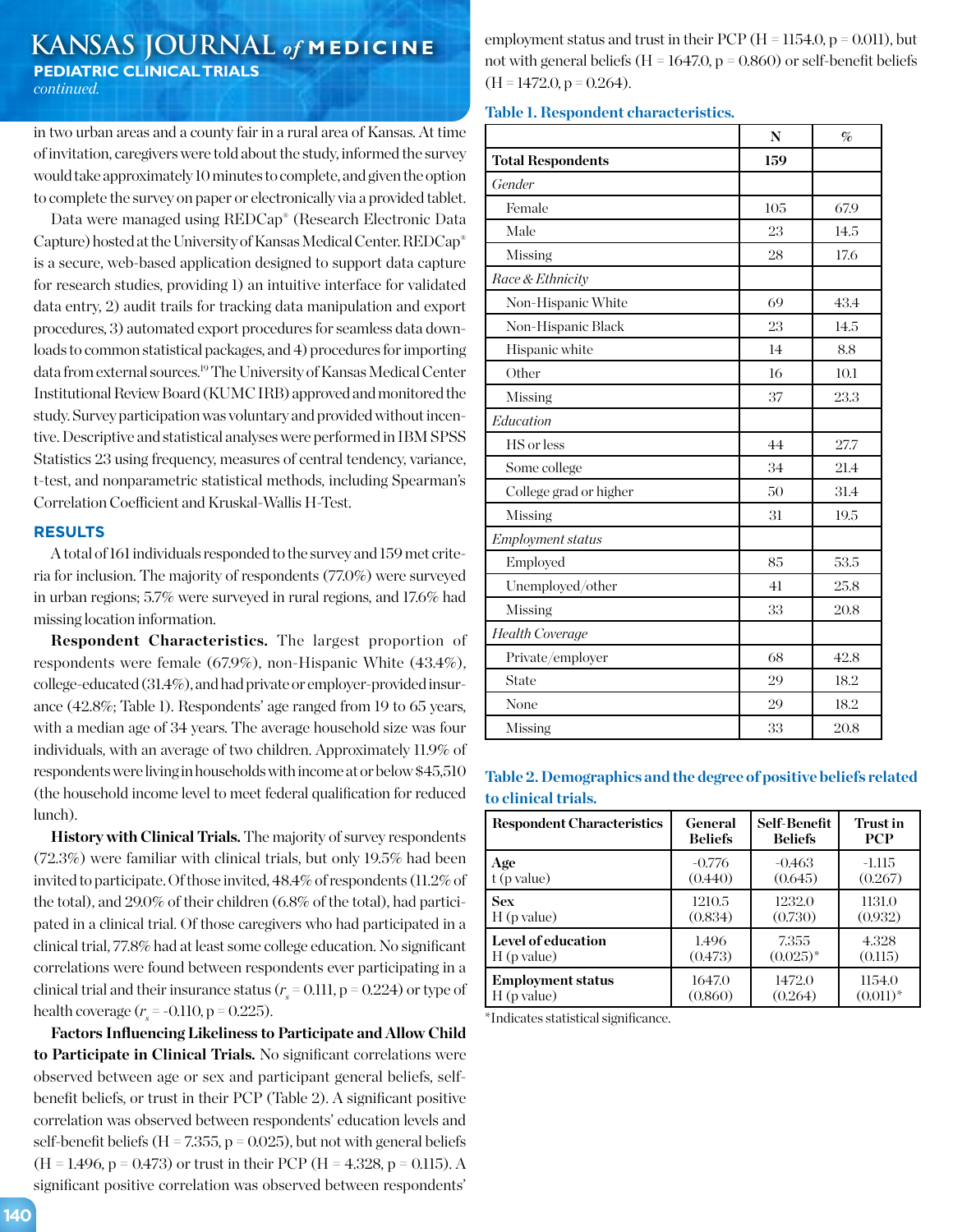demographics (age, gender, education level, employment status, and type of health coverage) or self-benefit beliefs and their likeliness to participate or allow their child to participate in a clinical trial (Table 3). Participants with more positive general beliefs about clinical trials were more likely to consider enrolling themselves  $(H = 13.284, p = 0.010)$ or their child ( $H = 13.623$ ,  $p = 0.009$ ) in fitness-related trials, but not clinical trials in general (H =  $6.364$ , p =  $0.174$ ; H =  $9.172$ , p =  $0.057$ ). Participants also were willing to consider enrolling their child in broader clinical trial opportunities if the trial was recommended by a trusted physician ( $p = 0.04$ ).

Significant positive correlations were observed between respondents' likeliness to participate in clinical trials and certain benefits offered (Table 4), including gaining access to tests and medications not covered by insurance ( $r_s$  = 0.357, p = 0.010), free transportation ( $r_s$ = 0.300, p = 0.032), compensation for time and travel ( $r_s$  = 0.513, p < 0.01), and having alternative participation options, such as telehealth (*rs*  $= 0.325$ ,  $p = 0.020$ ). Similarly, the likelihood of respondents' allowing their child to participate in clinical trials was correlated significantly with the benefits of having access to tests and medications not covered by insurance  $(r_s = 0.407, p = 0.003)$  and receiving compensation for time and travel  $(r_s = 0.296, p = 0.035)$ .

Respondents' likelihood of participating in clinical trials increased with an increase in the number of benefits provided from the study (H  $= 10.596$ ,  $p = 0.031$ ). However, no statistically significant relationship was observed between respondents' likelihood of allowing their child to participate in clinical trials and an increased number of benefits provided from the study ( $H = 1.867$ ,  $p = 0.760$ ).

Offering trials through telehealth ( $r_s$  = 0.354, p = 0.011), on-site ( $r_s$  = 0.410, p = 0.003), or at a local practice or clinic ( $r_s$  = 0.374, p = 0.007) were correlated significantly with respondents' increased likelihood of participating (Table 5). However, these alternative modes of participation were not correlated significantly with respondents' likelihood of allowing their child to participate in clinical trial studies, unless the trial was on-site and recommended by their doctor  $(r_s = 0.318, p = 0.023)$ or was at a local practice or clinic and related to fitness ( $r_{\rm s}$  = 0.279, p = 0.047).

**Respondent Preferences for Learning about Clinical Trials.** The majority of respondents reported they would prefer receiving information about clinical trial research studies from their health care provider (73.0%). Moreover, 69.8% of those selected only their health care provider and no other sources (e.g., webinar, telemedicine, educational brochure). Less than a quarter of respondents (23.9%) would prefer this information from more than one source.

#### **DISCUSSION**

The purpose of this study was to evaluate caregivers' perceived barriers regarding their child's participation in clinical trials and to determine if these barriers were consistent with those identified in previous studies. A major barrier appears to be that most respondents (80.5%) had never been invited to participate in a clinical trial. Less than one-fifth of survey respondents in this study had ever been invited, a finding consistent with a previous study of adolescent and young adult cancer patients in which only 13% of respondents were offered the

No significant correlations were observed between respondents' **KANSAS JOURNAL** of MEDICINE  **PEDIATRIC CLINICAL TRIALS**   *continued.*

> opportunity to participate in a trial.20 Of those in our study who had ever been invited to participate in a clinical trial, nearly half of adults and a third of children ended up participating.

> Respondents to our survey who had participated in a clinical trial were likely to have at least some college education. This finding could reflect that trials were more likely to be offered to those with higher education or could reflect higher perceived self-benefit from clinical trials by those with more years of education, as our respondents reported. Patients with higher socioeconomic status were shown to be more likely to enroll in clinical trials.<sup>21</sup> In addition, having positive general beliefs about clinical trials significantly increased respondents' willingness to have their child participate in physical fitness research, and willingness to participate in physical fitness research themselves. Respondents also were more inclined to allow their child to participate if a trial was recommended by a physician and if they reported high physician trust. Our results suggested physical fitness trials may be an optimal entrée to engage caregivers and children in clinical trials. Future studies should evaluate whether engagement in low-risk fitness trials can increase perceived benefits and enhance willingness to engage in broader clinical trials, such as those for medications.

> Further, our results suggested participants preferred hearing about clinical trials from their personal physician. These results are similar to findings from previous studies.<sup>16,22</sup> The preferred location for participation was at a local office. This finding emphasized the importance of having clinical trial sites in various geographic areas. Training local physicians and focusing on capacity-building related to their participation in clinical trials should be a focus of future interventions to enhance clinical trials access/conduct in underserved areas.

> Finally, specific benefits of the trial to provide access to tests or medications not covered by insurance, free transportation, compensation for time and travel, and some options for alternative participation such as telehealth also increased willingness to participate in clinical trials as reported by caregivers for both themselves and their children. These findings contrasted with the findings of a previous study of asthma patients in which compensation was not a factor in parents' discussion of risks and benefits and was mentioned in only 10% of adolescents' responses.23 However, results of a sister survey of physicians and healthcare staff by our team found providers also identified the importance of incentives for participants as a key factor in participation (Smith, under review).

> This study had several limitations. First, due to the convenience sampling methodology of survey distribution, responses were not generalizable to non-urban regions. We were unable to demonstrate differences between rural and urban, as the majority of participants were recruited from two urban areas of the state. Second, complete demographic data were missing for about 20% of participants, so drawing conclusions about any demographic variables was difficult. The data that were reported indicated income levels that were generally higher than those reported in state level data. Third, the PRPQ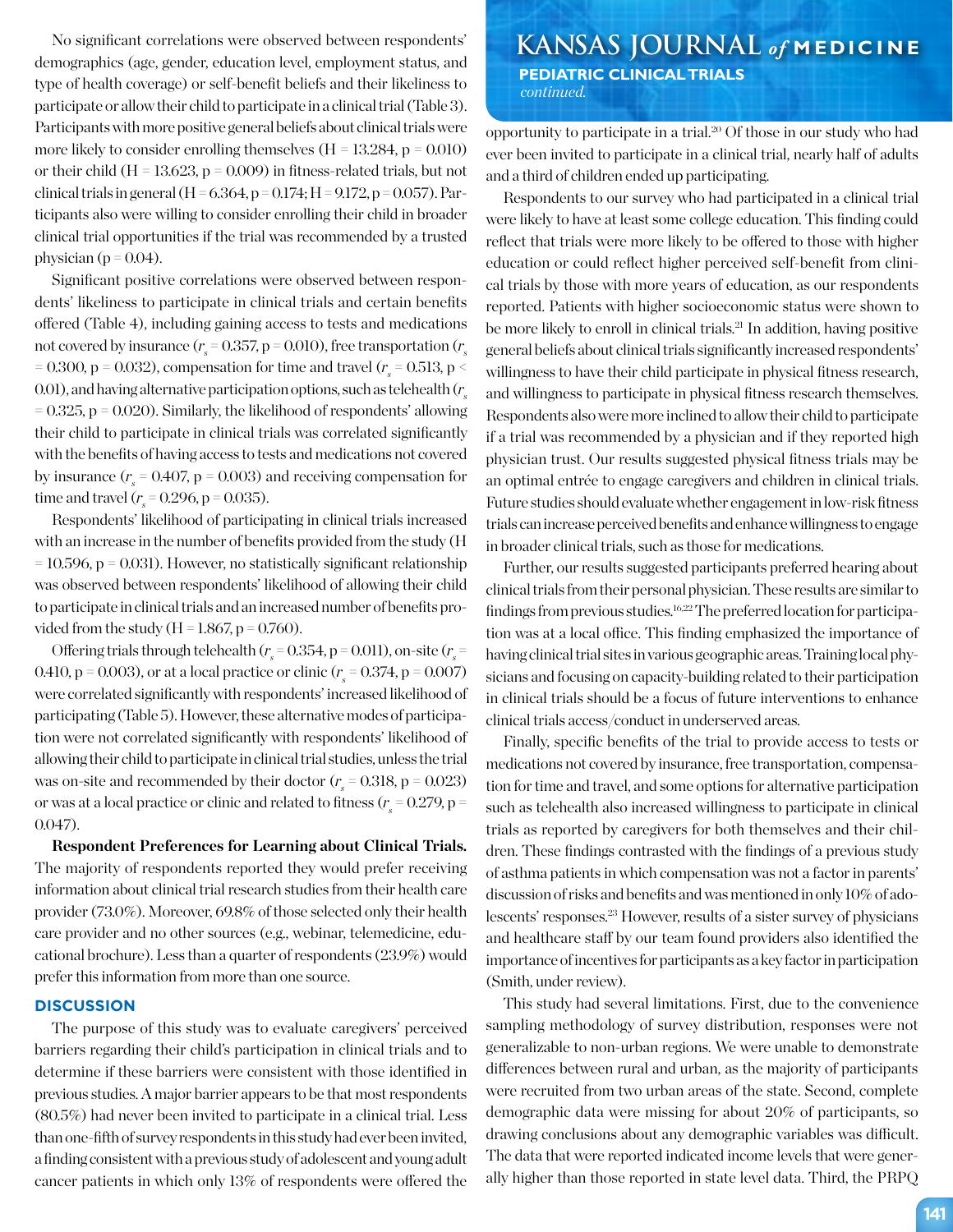# **KANSAS JOURNAL** *of* **MEDICINE**

**PEDIATRIC CLINICAL TRIALS** 

*continued.*

**Table 3. Respondent characteristics correlated with likeliness to participate and allow their child to participate in clinical trials.**

| <b>Respondent Characteristics</b> | <b>Any Clinical Trials</b> |              | If Recommended by<br><b>Doctor</b> |               | If Related to<br><b>Improving Fitness</b> |              |
|-----------------------------------|----------------------------|--------------|------------------------------------|---------------|-------------------------------------------|--------------|
|                                   | Self                       | <b>Child</b> | <b>Self</b>                        | <b>Child</b>  | <b>Self</b>                               | <b>Child</b> |
| Age                               | $-1.716$                   | 1.226        | 1.161                              | $-1.415$      | $-0.712$                                  | 1.141        |
| $t$ (p value)                     | (0.094)                    | (0.228)      | (0.253)                            | (0.165)       | (0.481)                                   | (0.261)      |
| Gender                            | 0.054                      | 0.039        | 0.084                              | 0.125         | 0.007                                     | 0.195        |
| $CC$ (p value)                    | (0.712)                    | (0.788)      | (0.568)                            | (0.393)       | (0.963)                                   | (0.180)      |
| Level of education                | $-0.160$                   | 0.017        | 0.210                              | 0.160         | 0.135                                     | $-0.053$     |
| $CC$ (p value)                    | (0.274)                    | (0.907)      | (0.148)                            | (0.273)       | (0.357)                                   | (0.716)      |
| <b>Employment status</b>          | $-0.233$                   | 0.016        | $-0.282$                           | $-0.200$      | $-0.074$                                  | $-0.165$     |
| $CC$ (p value)                    | (0.110)                    | (0.913)      | (0.052)                            | (0.173)       | (0.618)                                   | (0.264)      |
| Health insurance carrier          | 0.048                      | $-0.21$      | $-0.128$                           | $-0.058$      | $-0.191$                                  | $-0.141$     |
| $CC$ (p value)                    | (0.751)                    | (0.890)      | (0.395)                            | (0.703)       | (0.204)                                   | (0.352)      |
| <b>General beliefs</b>            | 6.364                      | 13.623       | 4.708                              | 8.596         | 13.284                                    | 13.623       |
| $H$ (p value)                     | (0.174)                    | $(0.009)^*$  | (0.319)                            | (0.072)       | $(0.010)^*$                               | $(0.009)^*$  |
| Self-benefit beliefs              | 3.325                      | 2.853        | 6.008                              | 3.8886        | 5.980                                     | 2.853        |
| $H$ (p value)                     | (0.505)                    | (0.583)      | (0.199)                            | (0.422)       | (0.201)                                   | (0.583)      |
| <b>Trust in PCP</b>               | 9.202                      | 7.358        | 7.259                              | 10.082        | 9.315                                     | 7.358        |
| $H$ (p value)                     | (0.056)                    | (0.118)      | (0.123)                            | $(0.039)^{*}$ | (0.054)                                   | (0.118)      |

\*Indicates statistical significance

# **Table 4. Likeliness of participating in a clinical trial given certain benefits.**

| <b>Benefits Offered</b>                                         | <b>Any Clinical Trials</b>      |                        | If Recommended by<br><b>Doctor</b> |                      | <b>If Related to</b><br><b>Improving Fitness</b> |                      |
|-----------------------------------------------------------------|---------------------------------|------------------------|------------------------------------|----------------------|--------------------------------------------------|----------------------|
|                                                                 | <b>Self</b>                     | <b>Child</b>           | <b>Self</b>                        | <b>Child</b>         | <b>Self</b>                                      | <b>Child</b>         |
| Tests/medications not<br>covered by insurance<br>$CC$ (p value) | 0.357<br>$(0.010)*$             | 0.407<br>$(0.003)^{*}$ | 0.430<br>$(0.002)^*$               | 0.329<br>$(0.018)^*$ | 0.277<br>$(0.049)^*$                             | 0.177<br>(0.214)     |
| <b>Free transportation</b><br>$CC$ (p value)                    | 0.300<br>$(0.032)^{*}$          | 0.253<br>(0.073)       | 0.430<br>$(0.002)^{*}$             | 0.360<br>$(0.009)^*$ | 0.375<br>$(0.007)^*$                             | 0.361<br>$(0.009)^*$ |
| <b>Compensation for time and</b><br>travel<br>$CC$ (p value)    | 0.513<br>$(0.000)^*$            | 0.296<br>$(0.035)^*$   | 0.541<br>$(0.000)*$                | 0.294<br>$(0.036)^*$ | 0.472<br>$(0.000)*$                              | 0.306<br>$(0.029)^*$ |
| Alternative participation<br>options<br>$CC$ (p value)          | 0.325<br>$(0.020)$ <sup>*</sup> | 0.204<br>(0.151)       | 0.342<br>$(0.014)^*$               | 0.230<br>(0.104)     | 0.391<br>$(0.005)^{*}$                           | 0.335<br>$(0.016)^*$ |

\*Indicates statistical significance

# **Table 5. Comparison of likeliness of participating in a clinical trial given alternative options for participation.**

| <b>Options for Participation</b> | <b>Any Clinical Trials</b> |              | If Recommended by<br><b>Doctor</b> |               | <b>If Related to</b><br><b>Improving Fitness</b> |               |
|----------------------------------|----------------------------|--------------|------------------------------------|---------------|--------------------------------------------------|---------------|
|                                  | <b>Self</b>                | <b>Child</b> | <b>Self</b>                        | <b>Child</b>  | Self                                             | <b>Child</b>  |
| Telephone participation          | 0.193                      | 0.150        | 0.207                              | 0.165         | 0.129                                            | 0.129         |
| $CC$ (p value)                   | (0.175)                    | (0.294)      | (0.145)                            | (0.247)       | (0.365)                                          | (0.367)       |
| Internet participation           | 0.177                      | 0.193        | 0.151                              | 0.169         | 0.177                                            | 0.183         |
| $CC$ (p value)                   | (0.213)                    | (0.175)      | (0.290)                            | (0.235)       | (0.215)                                          | (0.198)       |
| <b>Telehealth</b>                | 0.354                      | 0.222        | 0.339                              | 0.239         | 0.203                                            | 0.155         |
| $CC$ (p value)                   | $(0.011)^*$                | (0.118)      | $(0.015)^{*}$                      | (0.091)       | (0.154)                                          | (0.279)       |
| Local practice/clinic            | 0.374                      | 0.177        | 0.202                              | 0.089         | 0.284                                            | 0.279         |
| $CC$ (p value)                   | $(0.007)^*$                | (0.214)      | (0.156)                            | (0.533)       | $(0.044)^*$                                      | $(0.047)^{*}$ |
| On-site                          | 0.410                      | 0.271        | 0.460                              | 0.318         | 0.347                                            | 0.235         |
| $CC$ (p value)                   | $(0.003)^{*}$              | (0.055)      | $(0.001)^*$                        | $(0.023)^{*}$ | $(0.013)^{*}$                                    | (0.097)       |

\*Indicates statistical significance